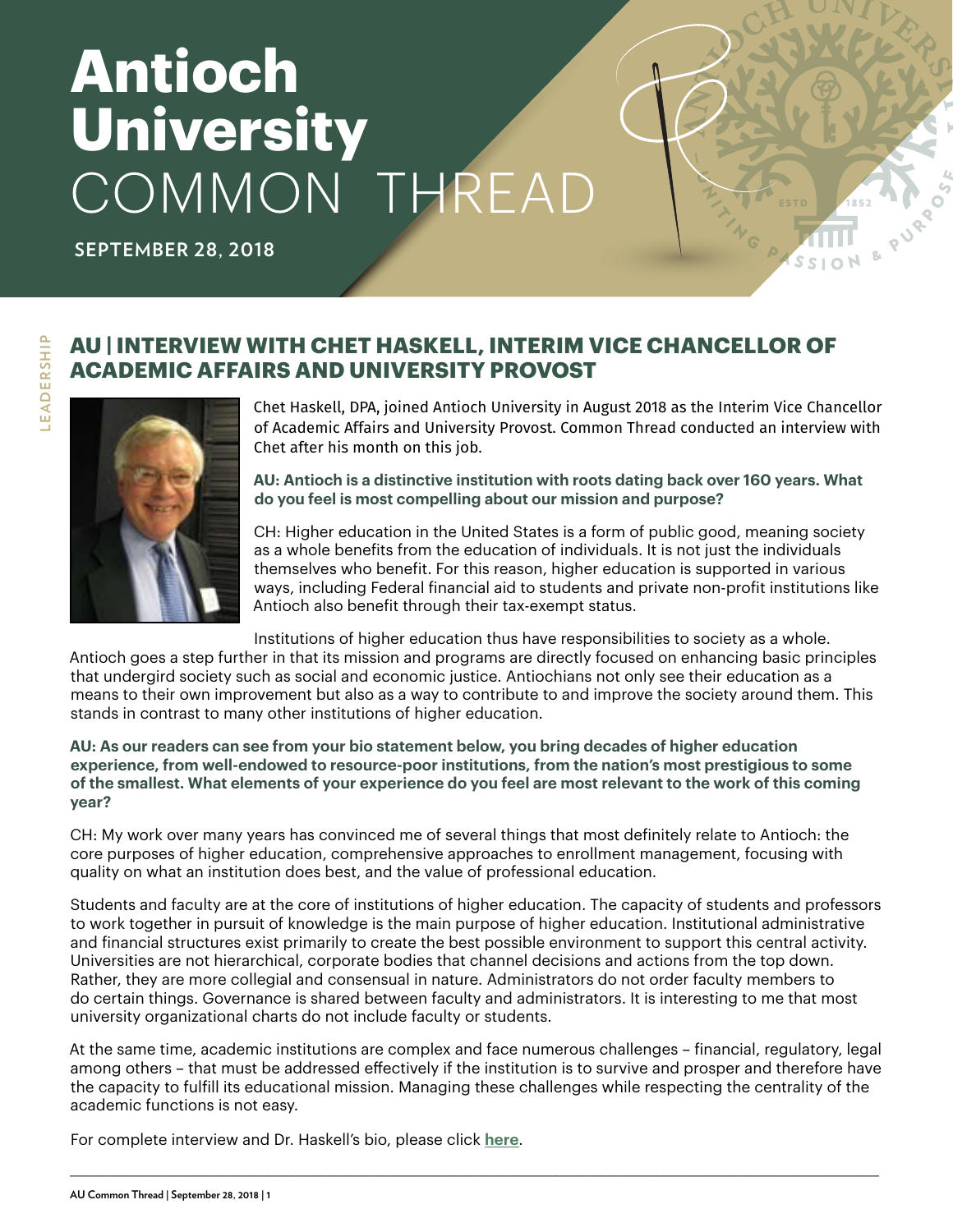# **AUNE | APPLIED PSYCHOLOGY FACULTY WINS AWARD FOR BEST PAPER**

\_\_\_\_\_\_\_\_\_\_\_\_\_\_\_\_\_\_\_\_\_\_\_\_\_\_\_\_\_\_\_\_\_\_\_\_\_\_\_\_\_\_\_\_\_\_\_\_\_\_\_\_\_\_\_\_\_\_\_\_\_\_\_\_\_\_\_\_\_\_\_\_\_\_\_\_\_\_\_\_\_\_\_\_\_\_\_\_\_\_\_\_\_\_\_\_\_\_\_\_\_\_\_\_





Applied Psychology faculty member, Denzel Jones, PhD, was recently selected by the National Council on Family Relations as the Student winner of the Best SNP Proposal award for a proposal entitled, *The Impact of Ethnic-Racial Socialization Messages on Black Emerging Adults' Ethnic-Racial Identity.* Denzel will be recognized at the NCFR conference in November.

Click **[here](https://www.antioch.edu/new-england/2018/09/19/aune-applied-psychology-faculty-wins-award-for-best-paper/)** to read a short abstract.

#### **AUM | '04 MA IN CREATIVE WRITING ALUMNA WINS AWARD**



'04 Creative Writing Alumna Debra Gaskill's latest novel, *Kissing Fitz*, received the Silver Falchion Best Suspense Award at the Killer Nashville International Writer's Conference, Saturday, Aug. 26. Best-selling international author Anne Perry presented the award.

According to conference founder Clay Stafford, "We believe all engaging stories have three elements: mystery, thriller, and suspense. Since 2008, the Killer Nashville Silver Falchion Awards have recognized the best stories from the previous year told through various media utilizing the elements of mystery, thriller, and/or suspense."

The Killer Nashville Silver Falchion Award began as a way to recognize Killer Nashville attendees and has since grown worldwide into an industry-coveted prize.

For more information, Gaskill can be contacted at dgaskill@woh.rr.com

\_\_\_\_\_\_\_\_\_\_\_\_\_\_\_\_\_\_\_\_\_\_\_\_\_\_\_\_\_\_\_\_\_\_\_\_\_\_\_\_\_\_\_\_\_\_\_\_\_\_\_\_\_\_\_\_\_\_\_\_\_\_\_\_\_\_\_\_\_\_\_\_\_\_\_\_\_\_\_\_\_\_\_\_\_\_\_\_\_\_\_\_\_\_\_\_\_\_\_\_\_\_\_\_

For more information on the conference, email: contact@killernashville.com

Complete list of winners can be found **[here](https://killernashville.com/2018-killer-nashville- awards-winners/)**.

#### **AUM | UNIVERSITY RECEIVES ACCREDITATION AWARD**



MIDWEST

The AUM Educator Preparation Program (EPP) was recently awarded the Ohio Association of Colleges for Teacher Education (OACTE) Gap Grant. The OACTE Board of Trustees expressed appreciation for their efforts to improve educator preparation in the State of Ohio. The purpose of this grant is to support AUM's continued achievement in meeting CAEP accreditation Standard 3: Candidate Quality, Recruitment and Selectivity, and Standard 4: Program Impact.

CAEP component 3.1 requires EEPs to recruit high-quality candidates from a broad range of backgrounds and diverse populations for teaching in hard-to-staff schools and shortage fields such as STEM, English-language learning, and students with disabilities.

The education licensure programs hold CAEP accreditation through fall 2020, and were awarded this grant to support continued accreditation.

\_\_\_\_\_\_\_\_\_\_\_\_\_\_\_\_\_\_\_\_\_\_\_\_\_\_\_\_\_\_\_\_\_\_\_\_\_\_\_\_\_\_\_\_\_\_\_\_\_\_\_\_\_\_\_\_\_\_\_\_\_\_\_\_\_\_\_\_\_\_\_\_\_\_\_\_\_\_\_\_\_\_\_\_\_\_\_\_\_\_\_\_\_\_\_\_\_\_\_\_\_\_\_\_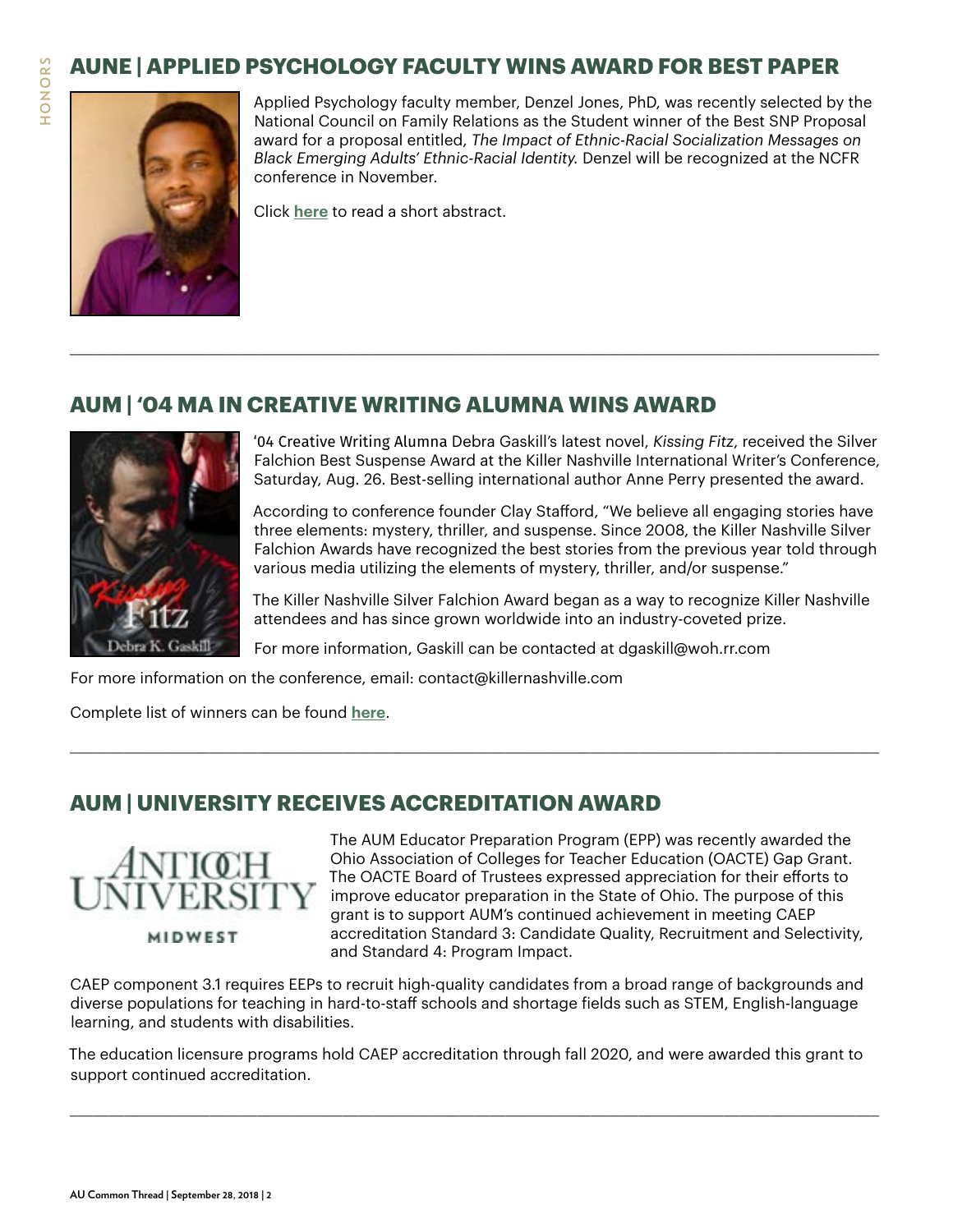#### **AUNE | PSYD ALUMNA PROMOTED TO DISASTER MENTAL HEALTH CHIEF**



Donna Hastings, PsyD '86, has been an American Red Cross Disaster Mental Health Volunteer since 1992 when she responded to the aftermath of Hurricane Andrew in Florida. She recently spent 6 weeks in Puerto Rico as the Individual Disaster Care Lead, responsible for Mental Health, Spiritual Care, Health Services, and the Individual Condolence Care Teams. She was recently promoted to Mental Health Chief and anticipates doing more instructing. Dr. Hastings was one of the first class to receive a PsyD in Clinical Psychology from Antioch University.

Dr. Hastings writes, "I have been fortunate to have a great life and as a result feel it's important for me to give back to my community."

#### **AULA | FALL CONVOCATION 2018**



This Fall, to commemorate the academic tradition of Convocation, AULA is hosting a series of activities exploring a critical social justice issue of our time: the crisis of mass incarceration in the U.S Convocation events include:

Kickoff Reception for Get Out the Vote and photographic exhibit Foot Soldiers for Justice by Stephanie Glass Solomon - The photo exhibit documents the 50th Anniversary Commemoration of the 1965 Voting Rights Act

Cultural Humility Workshop and Cultural Humility Framework, sponsored by the Black Student Union and facilitated by Povi-Tamu Bryant

Trauma, Resilience and Incarceration Panel, moderated by Dr. Erica Holmes. Panelist from Homeboy Industries, Open Paths, and POPS the Club

The Urban Sustainability Program will host its Sustainable Supper including a Panel Presentation: Incarceration vs Sustainability

Antioch Reads - Antioch University will read and have a Community Discussion on the book *The New Jim Crow: Mass Incarceration in the Age of Color Blindness* by Michelle Alexander

\_\_\_\_\_\_\_\_\_\_\_\_\_\_\_\_\_\_\_\_\_\_\_\_\_\_\_\_\_\_\_\_\_\_\_\_\_\_\_\_\_\_\_\_\_\_\_\_\_\_\_\_\_\_\_\_\_\_\_\_\_\_\_\_\_\_\_\_\_\_\_\_\_\_\_\_\_\_\_\_\_\_\_\_\_\_\_\_\_\_\_\_\_\_\_\_\_\_\_\_\_\_\_\_

Inside Out Writers Workshop: Self-Expression and Incarceration - Hear about the importance of the writing circle to the incarcerated with InsideOut Writers

Learn more **[here](https://www.antioch.edu/los-angeles/incarceration-nation/)**.

#### **AUNE | BRINGING AN ANTIOCHIAN PERSPECTIVE TO A REGIONAL CONFERENCE**



Clinical Psychology faculty member Lorraine Mangione and graduate Wendy Vincent '10 are co-chairing this year's Massachusetts Psychological Association's annual conference. The conference, *We Need to Talk: A Changing Culture, A Changing World, Our Changing Selves*, will be held on November 3. Wendy has taught at AUNE and keeps a close connection with the Clinical Psychology department. She is very active in MPA and Lorraine is honored to serve with her in this capacity.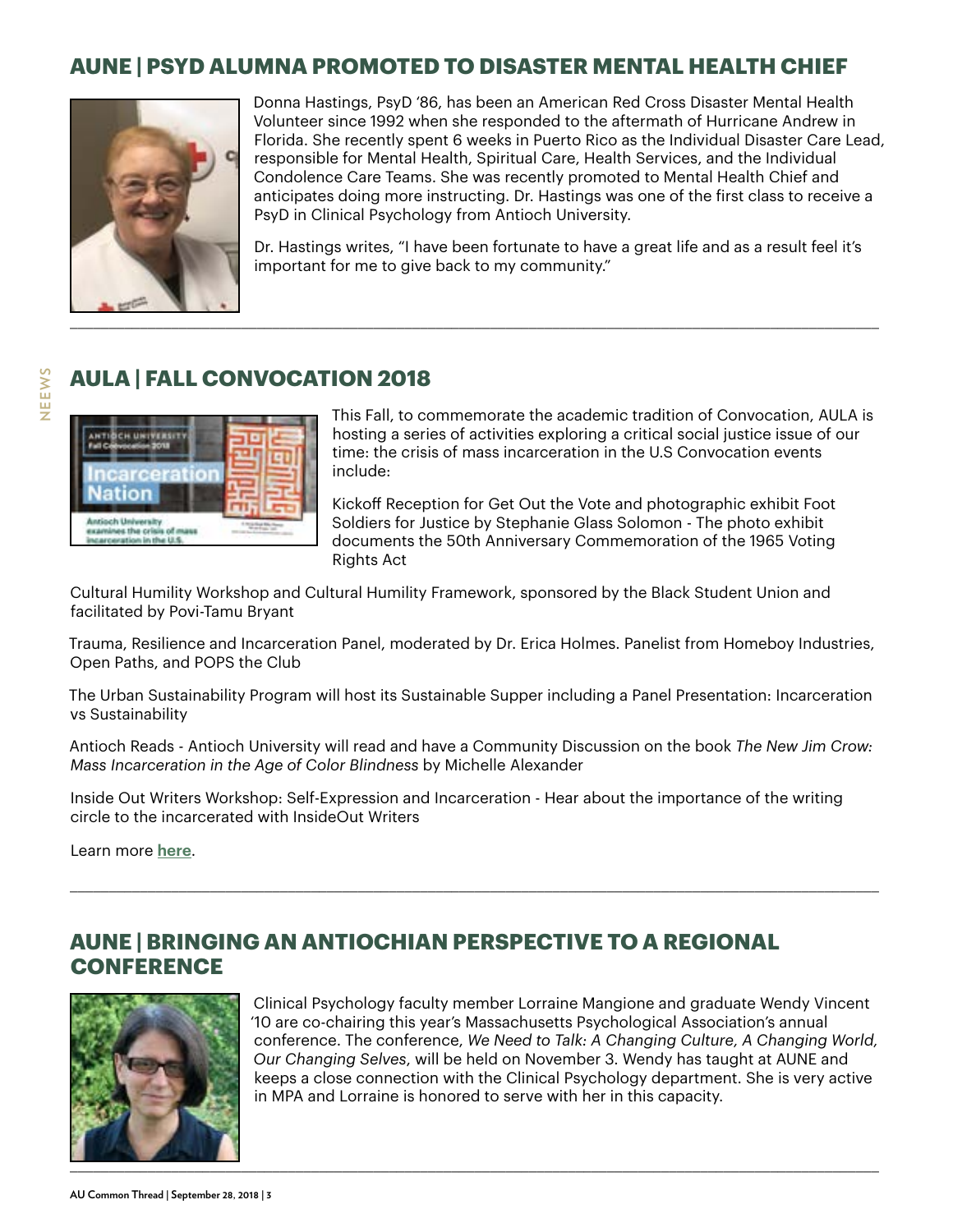#### **GSLC | ALUMNI IMPACT CREATIVE PLACE MAKING AND COMMUNITY REVITALIZATION**



Principal for Creative Community Builders and Director of Graduate Studies for The University of Minnesota's College of Continuing Education and PhD in Leadership and Change alumnus Dr. Tom Borrup was the keynote speaker for the Gwangju Urban Design Forum in Korea and published the chapter entitled, *Creative Placemaking: Arts and Culture as a Partner in Community Revitalization* in Arts and Cultural Management (Bloomsbury Academic, 2017). Learn more about their work **[here](https://www.sslarts.org/sslcreativeindustrieszone)**.

#### **GSLC | ALUMNA EXPLORES WOMEN LEADING DANCE**



**GRADUATE SCHOOL OF** LEADERSHIP AND CHANGE

Independent dance artist and PhD in Leadership and Change alumna Dr. Jane Alexandre was a Selected Scholar of the Women in Dance Leadership 2018 conference held in New York City. Dr. Alexandre's paper presentation entitled *Women Leading Dance: Theory into Practice* explored change and forward movement through performance, choreography, teaching, writing, organizing, directing and more. Dr. Alexandre is also Editor of The *Dancer-Citizen*, an online, open-access, peer-reviewed scholarly journal exploring the work of socially engaged dance artists, Learn more about her work here and find a call for submissions in the upcoming issue **[here](http://dancercitizen.org/editors-staff/)**.

#### **AUS | ADJUNCT FACULTY KATE SIPE FEATURED IN KOMO NEWS**



AUS adjunct faculty and K-12 teacher Kate Sipe was recently featured in a KOMO News story about K-12 teacher activists advocating for equitable working conditions. She commented on how local school districts offer teachers different rates of pay.

**SEATTLE** 

Citing her own story as an example, Sipe explained that although she taught in Seattle public schools for 14 years, switching to working in the Edmonds School District this year gave her a \$25,000 increase in annual

pay. As Sipe told KOMO News, "The bump that I just received by coming to Edmonds is going to be \$495,000 before taxes over 15 years," adding, "And that is going to send my kids to college, it's going to allow family vacations. It's a gamechanger."

\_\_\_\_\_\_\_\_\_\_\_\_\_\_\_\_\_\_\_\_\_\_\_\_\_\_\_\_\_\_\_\_\_\_\_\_\_\_\_\_\_\_\_\_\_\_\_\_\_\_\_\_\_\_\_\_\_\_\_\_\_\_\_\_\_\_\_\_\_\_\_\_\_\_\_\_\_\_\_\_\_\_\_\_\_\_\_\_\_\_\_\_\_\_\_\_\_\_\_\_\_\_\_\_

\_\_\_\_\_\_\_\_\_\_\_\_\_\_\_\_\_\_\_\_\_\_\_\_\_\_\_\_\_\_\_\_\_\_\_\_\_\_\_\_\_\_\_\_\_\_\_\_\_\_\_\_\_\_\_\_\_\_\_\_\_\_\_\_\_\_\_\_\_\_\_\_\_\_\_\_\_\_\_\_\_\_\_\_\_\_\_\_\_\_\_\_\_\_\_\_\_\_\_\_\_\_\_\_

Read the full story at KOMO News **[here](https://komonews.com/news/local/seattle-teachers-leaving-taking-jobs-in-high-paying-districts)**.

#### **AUNE | PSYD ALUMNA LAUNCHES EDUCATIONAL VIDEO ON PARENTING**



Karin Hodges, PsyD (Antioch '09) has recently launched *Parenting 101: A Comprehensive Model Informed by Psychological Science*, an educational offering free to the community via YouTube. This video draws from psychological science in order to display examples of positive and beneficial parent-child interactions.

View video **[here](https://youtu.be/9zbjPnANNnU)**.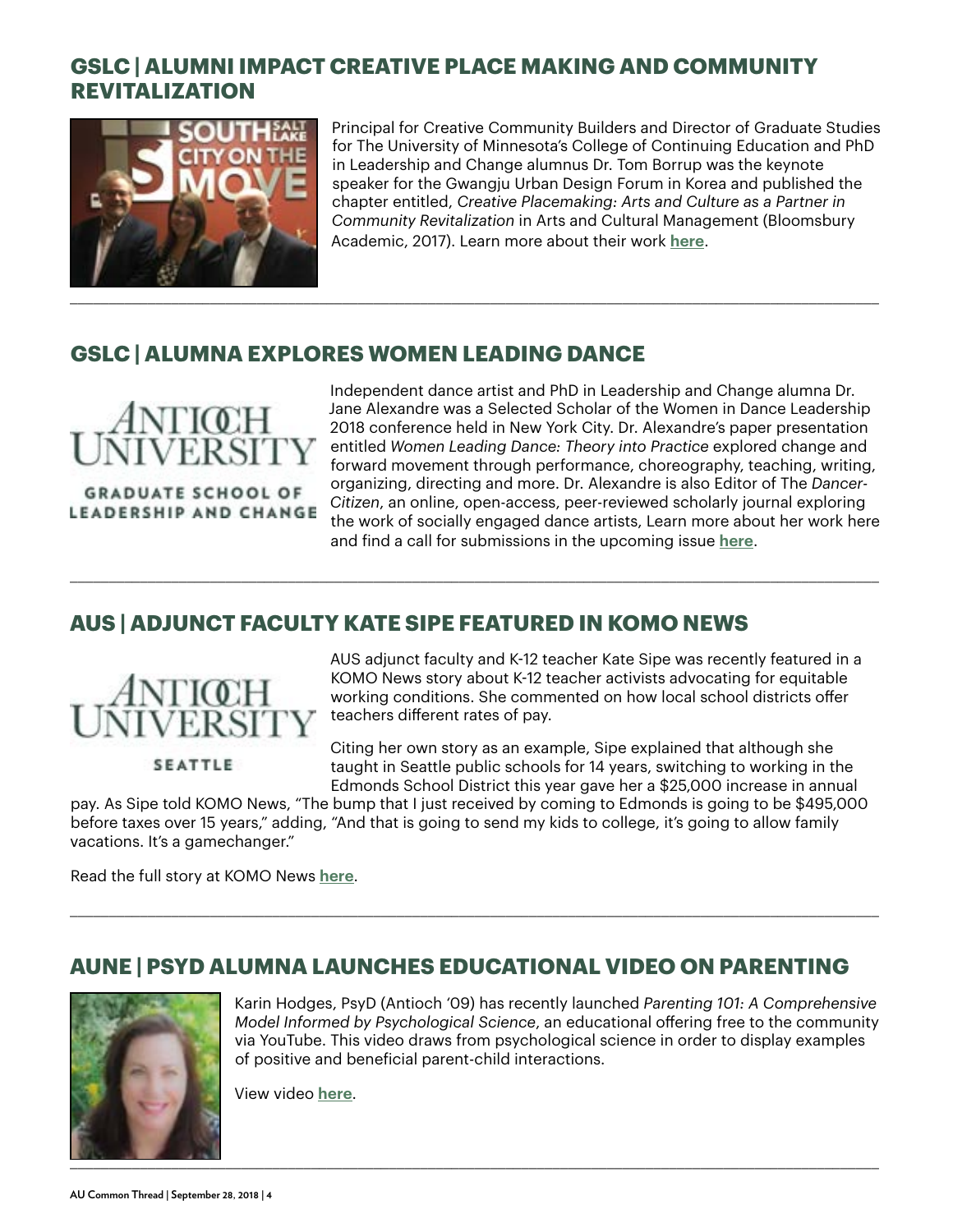#### **AUSB | COOL COURSES SERIES:**



#### **Proceso de Psicoterapia Grupal Bilingüe con Mariela Marin**

Mariela Marin, MA, MFT, is Head of the Latino Mental Health (LMH) Concentration and a 2005 graduate of the Masters in Clinical Psychology program. Process of Bilingual Group Psychotherapy is one of her favorite courses to teach.

"Group courses are an essential aspect of the training of therapists," says Marin. "This course is set apart from the rest as half of the groups are conducted in Spanish."

The practice of colloquial and formal Spanish language in a group setting embodies the unique multicultural identity of the concentration and gives students the opportunity to encounter shared cultural themes within a therapeutic context. When she came to Antioch in 2004 as a student, Marin was one of very few from a Latinx background. "I found myself in a traineeship where I was asked to work exclusively

with monolingual Spanish speakers, and while I felt I had excellent training from my classes at Antioch, it was clear there was a need to address specific aspects of working with the Latinx community that didn't form part of the usual approach to supervision and treatment," says Marin.

Read the full article **[here](https://www.antioch.edu/santa-barbara/2018/09/04/cool-courses-series-proceso-de-psicoterapia-grupal-bilingue-con-mariela-marin/)**.

#### **Social Business, Non-profit Management, and Strategic Leadership with Anna Kwong**



Anna Kwong has been chair of AUSB's Master Of Business Administration (MBA) program since 2016 and has had a career in business for over thirty years. She has been recognized as a leader in higher education as well as in business. Her course, Social Business, Non-profit Management, and Strategic Leadership has been a core class of the MBA program since 2013.

The MBA program as a whole aims to rethink capitalism by emphasizing a leadership style that prioritizes social responsibility and mission and this course teaches students to distinguish between aspects of business, such as social business, non-profit business, and social entrepreneurship. "All types of organizations require robust strategic analysis and development for long-term success and sustainability," says Kwong. "Therefore, fifty percent of class time is spent exploring strategic leadership."

Social Purpose + Conscious Leadership= Successful Business

"We encourage graduates to "do well by doing good," says Kwong. "Whether graduates are working for a nonprofit, for-profit corporation or government entity, the same mission can apply."

Innovative Problem-Solving in Business + Socially Responsible and Supportive Learning Environment = Students Love It!

\_\_\_\_\_\_\_\_\_\_\_\_\_\_\_\_\_\_\_\_\_\_\_\_\_\_\_\_\_\_\_\_\_\_\_\_\_\_\_\_\_\_\_\_\_\_\_\_\_\_\_\_\_\_\_\_\_\_\_\_\_\_\_\_\_\_\_\_\_\_\_\_\_\_\_\_\_\_\_\_\_\_\_\_\_\_\_\_\_\_\_\_\_\_\_\_\_\_\_\_\_\_\_\_

Read the full article **[here](https://www.antioch.edu/santa-barbara/2018/09/13/cool-courses-series-social-business-non-profit-management-and-strategic-leadership-with-anna-kwong/)**.

#### **GSLC | STUDENT JOINS ORACLE**



PhD in Leadership and Change student Alan Dulin joined Oracle Corporation as the Global Head of Solution Consulting for Healthcare and Insurance.

One of his priority initiatives involves global cultural change for his team. As a result, he has enjoyed traveling around the globe for the past 6 months experiencing diversity at its best.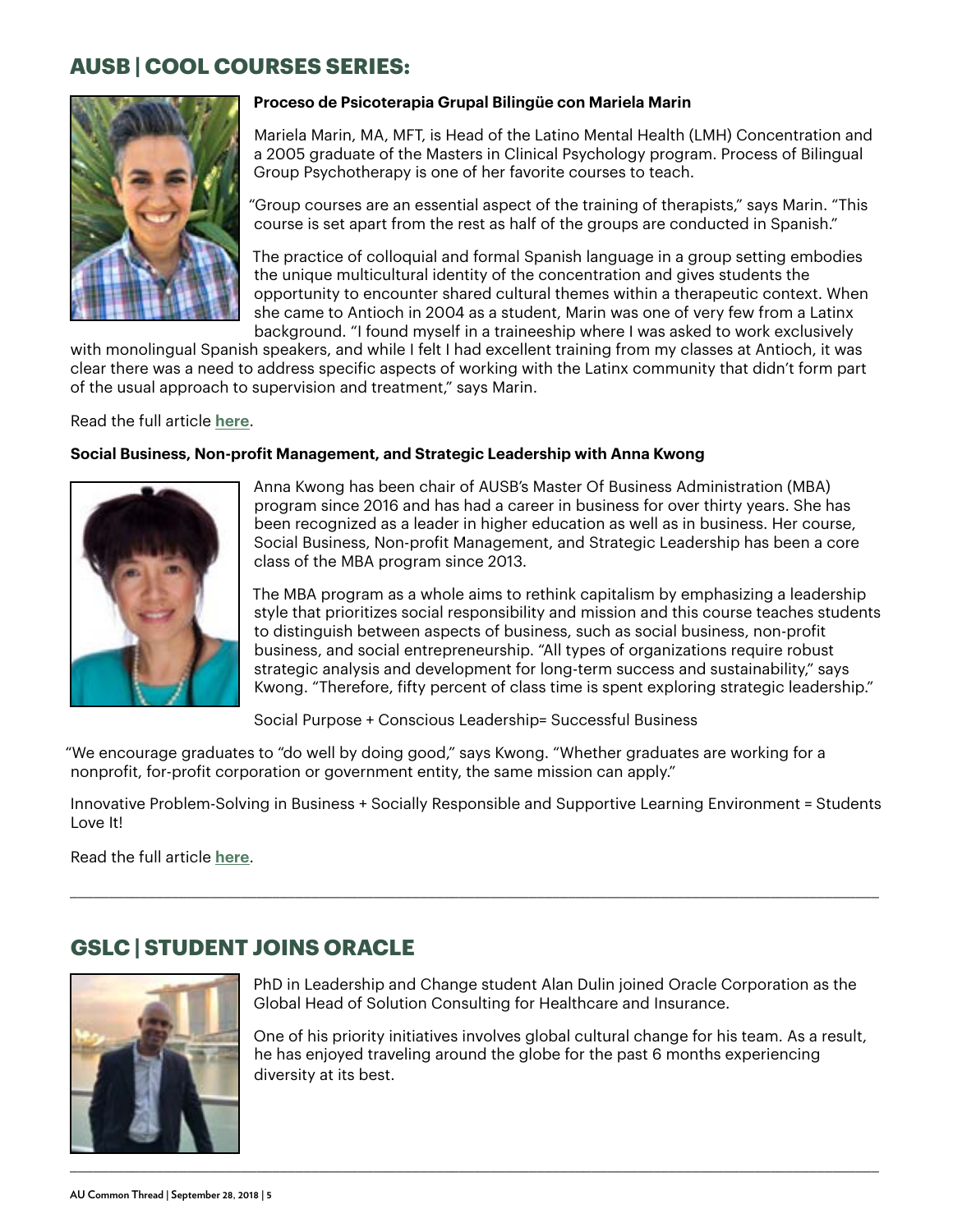#### **AUS | BJ BULLERT CELEBRATES SECOND GRANT FOR DOCUMENTARY FILM WOMEN RISING: THE SPACE NEEDLE AND "THE FEMININE ONE"**



AUS core faculty member BJ Bullert has received a second \$10,000 grant to complete her new short film on Seattle's Space Needle. An artist as well as an educator, Bullert believes in the power of the visual and literary arts to address social change.

"The film seeks to capture the zeitgeist of today, where women's voices are rising, we have more power, and we are coming into their own after decades of relative invisibility," she says. Her documentary film-in-progress seeks to "feminize" the Space Needle, inviting viewers to revisit this icon of the Northwest by considering its unique shape and its origins in sculpture, and, possibly, even modern dance.

Read more **[here](https://www.antioch.edu/seattle/2018/09/12/bj-bullert-celebrates-second-grant-for-documentary-film-women-rising-the-space-needle-and-the-feminine-one/)**.

#### **AUS | PSYD CHAIR DR. BERGKAMP IN "RACE AND HEALTH" APA VIDEO**

\_\_\_\_\_\_\_\_\_\_\_\_\_\_\_\_\_\_\_\_\_\_\_\_\_\_\_\_\_\_\_\_\_\_\_\_\_\_\_\_\_\_\_\_\_\_\_\_\_\_\_\_\_\_\_\_\_\_\_\_\_\_\_\_\_\_\_\_\_\_\_\_\_\_\_\_\_\_\_\_\_\_\_\_\_\_\_\_\_\_\_\_\_\_\_\_\_\_\_\_\_\_\_\_



The American Psychological Association's Office of Ethnic Minority Affairs invited Dr. Jude Bergkamp (AUS PsyD Program Chair & Core Faculty) to contribute to their *Facing the Divide: Psychology's Conversation on Race and Health*, video series, tackling issues of race in America. In the series, Dr. Bergkamp addressed issues of institutional oppression, social privilege, and internalized aggression. The APA chose to feature prominent psychologists for this video series, arguing that "as experts on human behavior,

psychologists have a unique perspective that can inform critical analysis of race relations."

In this first installment in the series, titled "Racism in America," Dr. Bergkamp appears at 4 minutes, 30 seconds into the 18 minute 30 second video. In the video, he explains that while resilience is important, "the responsibility for the alleviation of race-related stress is not within the individuals who experience it," and that instead, "this is OUR problem, all of us."

When asked about the experience of being a psychologist highlighted in this video series, Dr. Bergkamp replied, "I am honored to be a part of an important video series addressing racism in America during this critical historical time. These videos include some of the most predominant psychological thinkers providing clear insight into issues of oppression. I was humbled to be a small part of this important project."

\_\_\_\_\_\_\_\_\_\_\_\_\_\_\_\_\_\_\_\_\_\_\_\_\_\_\_\_\_\_\_\_\_\_\_\_\_\_\_\_\_\_\_\_\_\_\_\_\_\_\_\_\_\_\_\_\_\_\_\_\_\_\_\_\_\_\_\_\_\_\_\_\_\_\_\_\_\_\_\_\_\_\_\_\_\_\_\_\_\_\_\_\_\_\_\_\_\_\_\_\_\_\_\_

#### **AUM & GSLC | DR. STEVE SHAW (GSLC) AND DANA KNOTT (AUM) PRESENT AT CONFERENCE**



The annual Ohio Private and Academic Libraries (OPAL) conference was held at Otterbein University on August 4. Antioch University was well represented with AUM's Library Director Dana Knott presenting a poster on the "Power of Storytelling at your Library" and GSLC's Graduate Research Librarian Steve Shaw presenting a session entitled "LibGuides and the Embedded Librarian."

OPAL is a statewide consortium of 25 private colleges and universities whose mission is to "to strengthen and promote member libraries through financially responsible collaboration and innovation." OPAL is a key partner in providing library services for our university.

\_\_\_\_\_\_\_\_\_\_\_\_\_\_\_\_\_\_\_\_\_\_\_\_\_\_\_\_\_\_\_\_\_\_\_\_\_\_\_\_\_\_\_\_\_\_\_\_\_\_\_\_\_\_\_\_\_\_\_\_\_\_\_\_\_\_\_\_\_\_\_\_\_\_\_\_\_\_\_\_\_\_\_\_\_\_\_\_\_\_\_\_\_\_\_\_\_\_\_\_\_\_\_\_

Learn more about OPA **[here](http://opal-libraries.org/)**.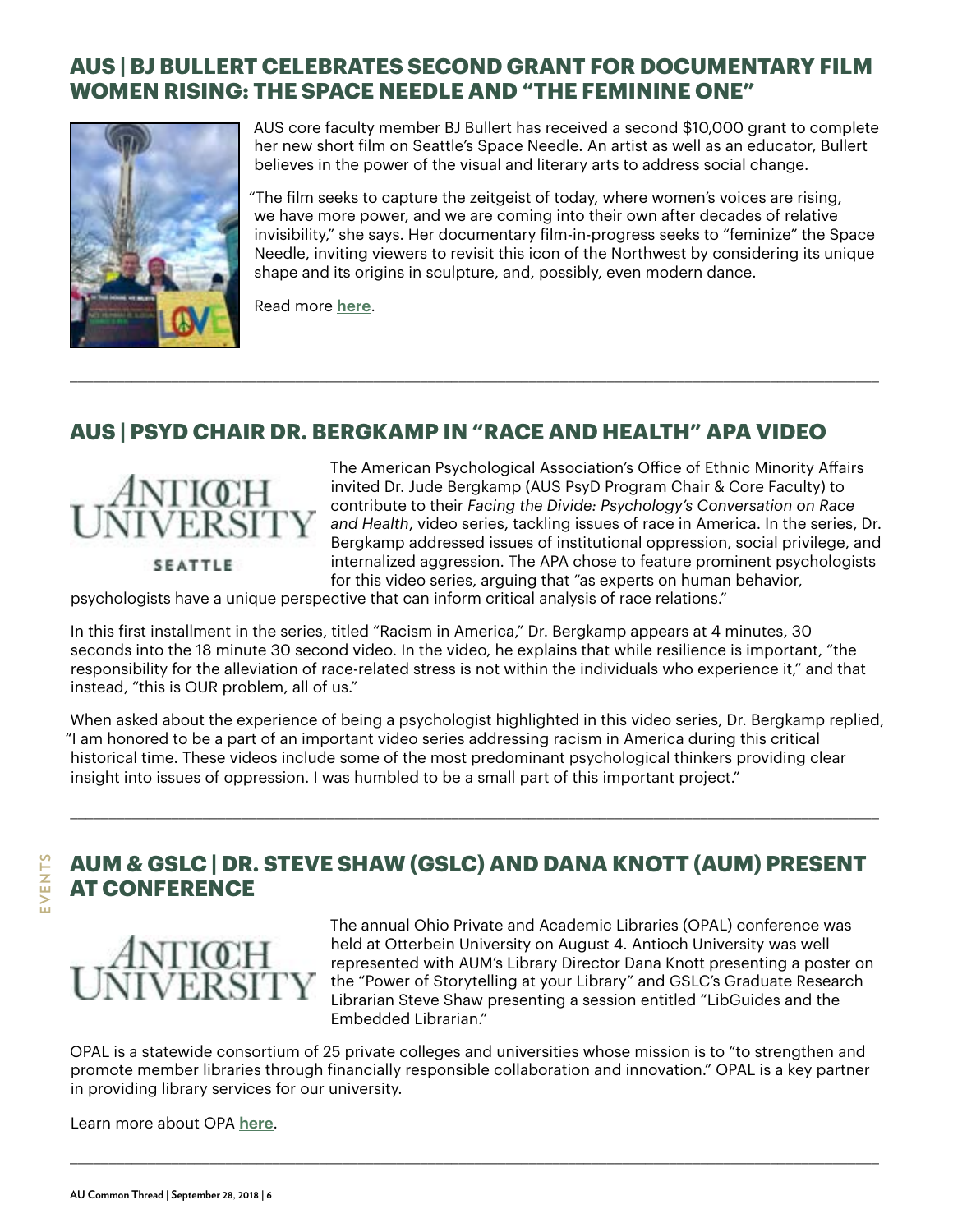#### **AULA | COOL COURSES SERIES:**



#### **Ecosystems Thinking With Gopal Dayaneni**

Ecological Systems Thinking is a first-semester course in the USMA program at AULA, along with Science for Urban Sustainability. GOPAL DAYANENI inherited instructorship of the course from colleague and mentor, Gilda Haas, after graduating from the program in 2014. Dayaneni has been involved in fighting for social, economic, environmental and racial justice through organizing & campaigning, teaching, writing, speaking and direct action since the late 1980's.

He brings his lived experience as a long-time activist and educator to

the course and loves that teaching it gives him an opportunity to distill his varied experiences into cohesive thought-based tools that students can apply to their lives and work.

The goal of Ecosystems Thinking is to help students establish a thinking-method and approach for their study and work that is interconnected, complex, and web-like rather than linear. "Ecosystems thinking is a way of applying principles of ecology to understanding the systems around us, both ecological and social. We are interested not in "things," or "parts" but in relationships and the whole," said Dayaneni.

Read more **[here](https://www.antioch.edu/los-angeles/2018/09/07/cool-courses-series-ecosystems-thinking-with-gopal-dayaneni/)**.

#### **AUNE | "BEST DAY EVER" FILM AT VERMONT INTERNATIONAL FILM FESTIVAL**

\_\_\_\_\_\_\_\_\_\_\_\_\_\_\_\_\_\_\_\_\_\_\_\_\_\_\_\_\_\_\_\_\_\_\_\_\_\_\_\_\_\_\_\_\_\_\_\_\_\_\_\_\_\_\_\_\_\_\_\_\_\_\_\_\_\_\_\_\_\_\_\_\_\_\_\_\_\_\_\_\_\_\_\_\_\_\_\_\_\_\_\_\_\_\_\_\_\_\_\_\_\_\_\_

\_\_\_\_\_\_\_\_\_\_\_\_\_\_\_\_\_\_\_\_\_\_\_\_\_\_\_\_\_\_\_\_\_\_\_\_\_\_\_\_\_\_\_\_\_\_\_\_\_\_\_\_\_\_\_\_\_\_\_\_\_\_\_\_\_\_\_\_\_\_\_\_\_\_\_\_\_\_\_\_\_\_\_\_\_\_\_\_\_\_\_\_\_\_\_\_\_\_\_\_\_\_\_\_



*The Best Day Ever* film has been accepted into the regional films competition section of the Vermont International Film Festival.

Currently shown on Vermont Public Television, and available for public showing on request, this short film reveals the magic going on in local public school kindergartens in Vermont where teachers take their students outdoors one full day every week, all year, in any weather.

*The Best Day Ever* features David Sobel, AUNE faculty and alumnus, as well Director Chris Hardee and Associate Producer, Jennifer Newberry, AUNE alumni, and Narrator Eliza Minnucci, affiliate faculty.

Learn more about the film and view the trailer **[here](https://www.antioch.edu/new-england/resources/community-resources/best-day-ever/)**.

#### **AULA | BLACK STUDENT UNION HOSTS MEDIA AND MESSAGING WORKSHOP**



The Black Student Union (BSU) hosted a Media and Messaging Workshop for the AULA community to discuss how the media consumed today colors our perspective of groups and what we can do to start thinking critically of the media. The panel was led by the BSU's event co-chairs Jamila Gaskins and Andrea Williams and adjunct faculty member Kiara Nagel. Nagel is a lead associate of the Center for Story-based Strategy, an organization that focuses on teaching storytelling techniques and how to use it for social change. The event was sponsored with help from the Undergraduate Studies Program. The BSU is planning to offer more of the Media and

Messing workshops given the large turnout and the topics that were brought up during the discussion.

\_\_\_\_\_\_\_\_\_\_\_\_\_\_\_\_\_\_\_\_\_\_\_\_\_\_\_\_\_\_\_\_\_\_\_\_\_\_\_\_\_\_\_\_\_\_\_\_\_\_\_\_\_\_\_\_\_\_\_\_\_\_\_\_\_\_\_\_\_\_\_\_\_\_\_\_\_\_\_\_\_\_\_\_\_\_\_\_\_\_\_\_\_\_\_\_\_\_\_\_\_\_\_\_

Read the rest of the article and view the videos from the event **[here](https://www.antioch.edu/los-angeles/2018/09/11/black-student-union-hosts-media-and-messaging-workshop/)**.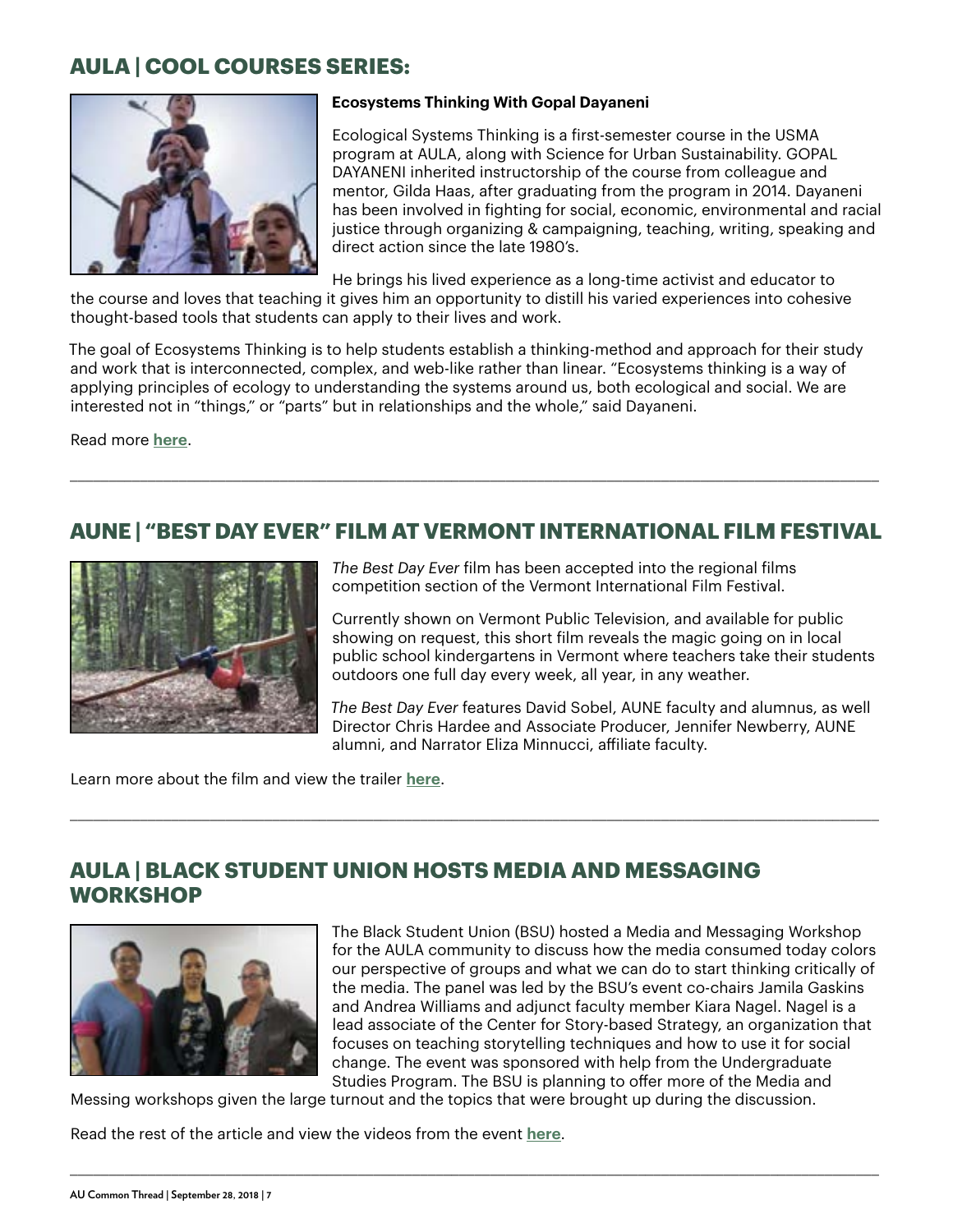#### **AUNE | CLINICAL PSYCHOLOGY WELL REPRESENTED AT APA CONVENTION**



AUNE faculty, students, and alumni were active at and around the APA convention in San Francisco this month.

Faculty, students, and alumni from Antioch's three PsyD Programs (New England, Seattle, and Santa Barbara) celebrated their common purpose at a Antioch alumni gathering on the fringes of the convention.

Kathi Borden launched her role as incoming editor of the APA journal, Professional Psychology: Research and Practice, and attended a meeting of psychology journal editors that focused on sharing ideas and networking.

Alicia MacDougall (3rd year PsyD student) was appointed as Co-Chair of APA Division 39 (Society for Psychoanalysis and Psychoanalytic Psychology) Graduate Student Committee.

\_\_\_\_\_\_\_\_\_\_\_\_\_\_\_\_\_\_\_\_\_\_\_\_\_\_\_\_\_\_\_\_\_\_\_\_\_\_\_\_\_\_\_\_\_\_\_\_\_\_\_\_\_\_\_\_\_\_\_\_\_\_\_\_\_\_\_\_\_\_\_\_\_\_\_\_\_\_\_\_\_\_\_\_\_\_\_\_\_\_\_\_\_\_\_\_\_\_\_\_\_\_\_\_

For more updates and details on presentations, click **[here](https://www.antioch.edu/new-england/2018/09/05/antioch-new-england-goes-to-the-126th-annual-meeting-of-the-american-psychological-association/)**.

#### **AULA | DR. SERGIO FELIPE DE OLIVEIRA PRESENTS "SCIENCE AND SPIRITUALITY WORKING TOGETHER"**



AULA's MA in Clinical Psychology Program's Spiritual & Depth Psychology Specialization welcomed Brazilian physician, neuroscientist, and neuropsychiatrist Dr. Sergio Felipe de Oliveira to campus. Dr. Sergio's presentation focused on the intersectionality of science and spirituality in the mental health field. During his presentation, Dr. Sergio explained: "There are three phases [of studying spirituality in psychiatry]: finding spirituality in psychology, how spirituality works in the brain, and lastly how spirituality reacts with the body." He proposes that scientists need to re-examine modern psychiatry and evaluate its shortcomings to be

integrated more with a holistic, spiritual look into the brain and how it operates.

Faculty member Marli Kakishima, MFT became familiar with Dr. Sergio while researching schizophrenia diagnostics and treatment and found patients in "trance" states where they dissociate from reality but otherwise present no other "psychotic symptoms." In Western medicine, psychotic disorders are diagnosed and treated under the DSM guidelines, which promote pharmaceutical therapy. However, the transdisciplinary guidelines for medical treatment suggest that these disorders can be treated with a combination of western medicine and spiritual healing.

\_\_\_\_\_\_\_\_\_\_\_\_\_\_\_\_\_\_\_\_\_\_\_\_\_\_\_\_\_\_\_\_\_\_\_\_\_\_\_\_\_\_\_\_\_\_\_\_\_\_\_\_\_\_\_\_\_\_\_\_\_\_\_\_\_\_\_\_\_\_\_\_\_\_\_\_\_\_\_\_\_\_\_\_\_\_\_\_\_\_\_\_\_\_\_\_\_\_\_\_\_\_\_\_

Read the full article **[here](https://www.antioch.edu/los-angeles/2018/09/04/dr-sergio-felipe-de-oliveira-presents-science-and-spirituality-working-together/)**.

#### **AUSB | CAMPUS HOSTS COMMUNITY RESILIENCY MODEL TRAINING**



AUSB and Pacific Pride hosted a full day training on the Community Resiliency Model®, a groundbreaking somatic wellness initiative that provides a non-judgmental perspective on normal human reactions to stress or trauma CRM's goal is to help to create "trauma-informed" and "resiliency-focused" communities. CRM skills are easily learned, accessible to people of diverse backgrounds -- and can be taught as

peer-to-peer interventions for individuals coping with chronic stress and the after-effects of trema. A Spanish translator was available for the capacity crowd.

Additional PPF Community Mental Health Training Programs are planned for the coming months on the Antioch campus on LGBTQ+ mental health issues.

\_\_\_\_\_\_\_\_\_\_\_\_\_\_\_\_\_\_\_\_\_\_\_\_\_\_\_\_\_\_\_\_\_\_\_\_\_\_\_\_\_\_\_\_\_\_\_\_\_\_\_\_\_\_\_\_\_\_\_\_\_\_\_\_\_\_\_\_\_\_\_\_\_\_\_\_\_\_\_\_\_\_\_\_\_\_\_\_\_\_\_\_\_\_\_\_\_\_\_\_\_\_\_\_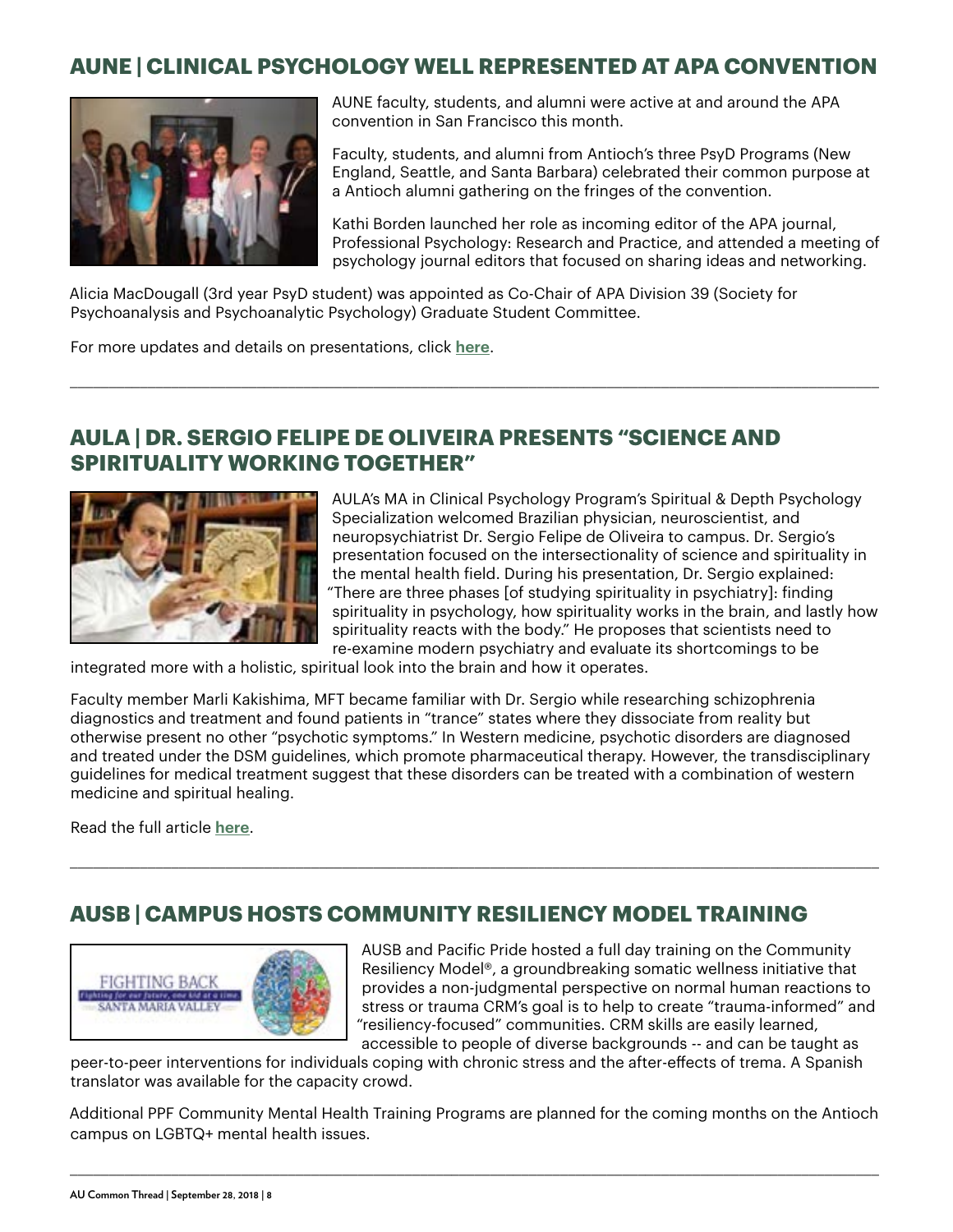#### **AUSB | CAMPUS TO HOST FILM SCREENING AND DISCUSSION OF "LA OTRA CONQUESTA"**



On October 4th the Undergraduate Department and The Tribal Trust Foundation will present a Film Screening and Discussion of *La Otra Conquesta* a 2000 feature film written and directed by Salvador Carrasco and produced by Alvaro Domingo. The film is a drama about the aftermath of the 1520s Spanish Conquest of Mexico told by the perspective of the indigenous Aztec people. "The Other Conquest" opens with the infamous massacre of the Aztecs at the Great Temple of Tenochtitlan [what is now called Mexico City]. As if awakening from a dream, one young man rises from among the dead to find his mother murdered, the Spanish in power

and the dawn of a new era in his native land.

After the film, Art Cisneros, Chumash elder, Firekeeper, and Tribal Trust Board Member, will lead a community discussion on topics in the film, including reconciliation, Indigenous People's Day, and Chumash wisdom. Dawn A. Murray, PhD, Chair of Undergraduate Studies will be the evening host. She is a long time board member of The Tribal Trust Foundation, preserving global indigenous cultures and is passionate about supporting conservation initiatives and indigenous people. Watch a trailer of the film **[here](https://www.imdb.com/videoplayer/vi999620889?playlistId=tt0175996&ref_=tt_ov_vi)**.

\_\_\_\_\_\_\_\_\_\_\_\_\_\_\_\_\_\_\_\_\_\_\_\_\_\_\_\_\_\_\_\_\_\_\_\_\_\_\_\_\_\_\_\_\_\_\_\_\_\_\_\_\_\_\_\_\_\_\_\_\_\_\_\_\_\_\_\_\_\_\_\_\_\_\_\_\_\_\_\_\_\_\_\_\_\_\_\_\_\_\_\_\_\_\_\_\_\_\_\_\_\_\_\_

#### **AUSB | EDUCATION DEPARTMENT TO HOST: IN BLOOM: PROMISING PRACTICES IN NATURE-BASED EARLY CHILDHOOD EDUCATION**



AUSB is partnering with AUNE, the Academy of Forest Kindergarten Teachers, and the Orfalea Family Children's Center to offer In Bloom in Santa Barbara. The one-day conference will be held on Saturday, November 3rd at the Orfalea Family Children's Center at UCSB. In Bloom will feature a morning keynote by Ellen Doris, Ed.D. AUNE Core Faculty, Education Department called Connecting Children to Nature: Teachers as Catalysts. The keynote will followed by morning and afternoon workshops by local practitioners, and an afternoon performances.

All events will focus on the educational and health benefits of being in

the natural world with children. In Bloom Santa Barbara is part of AUSB's certificate in Nature Based Early Childhood Education and a concentration in the Master of Arts in Education Degree program. Learn more about the event **[here](https://www.antioch.edu/santa-barbara/event/in-bloom-in-santa-barbara/)**.

\_\_\_\_\_\_\_\_\_\_\_\_\_\_\_\_\_\_\_\_\_\_\_\_\_\_\_\_\_\_\_\_\_\_\_\_\_\_\_\_\_\_\_\_\_\_\_\_\_\_\_\_\_\_\_\_\_\_\_\_\_\_\_\_\_\_\_\_\_\_\_\_\_\_\_\_\_\_\_\_\_\_\_\_\_\_\_\_\_\_\_\_\_\_\_\_\_\_\_\_\_\_\_\_

#### **AUS | MAT ALUM DANNY VUONG'S EYE-OPENING LRTT TRIP TO MALAYSIA**



MAT alumnus Danny Vuong recently returned from a trip to Malaysia, working with Limited Resources Teacher Training (LRTT). In his words, "It was one of the best experiences of my life. I got to observe teachers and develop PD to support and share ideas/strategies. It was so eye-opening and gave me a unique perspective as an educator."

Elaborating on this, Vuong added, "It was the most eye-opening experience of my life. I learned that although we may be from different parts of the world, we face very similar challenges as educators… large class sizes,

student engagement, differentiating for different learners, societal pressures, time management, being overworked, standardized testing, classroom management… Through it all, we share the same passion to make a difference. There is more that unites us than you may think, which is why it is so important that we learn from one another so that we can all continue to grow into the best educators that we can be for the kids."

\_\_\_\_\_\_\_\_\_\_\_\_\_\_\_\_\_\_\_\_\_\_\_\_\_\_\_\_\_\_\_\_\_\_\_\_\_\_\_\_\_\_\_\_\_\_\_\_\_\_\_\_\_\_\_\_\_\_\_\_\_\_\_\_\_\_\_\_\_\_\_\_\_\_\_\_\_\_\_\_\_\_\_\_\_\_\_\_\_\_\_\_\_\_\_\_\_\_\_\_\_\_\_\_

Learn more **[here](https://www.antioch.edu/seattle/2018/09/11/mat-alum-danny-vuongs-eye-opening-lrtt-trip-to-malaysia/)**.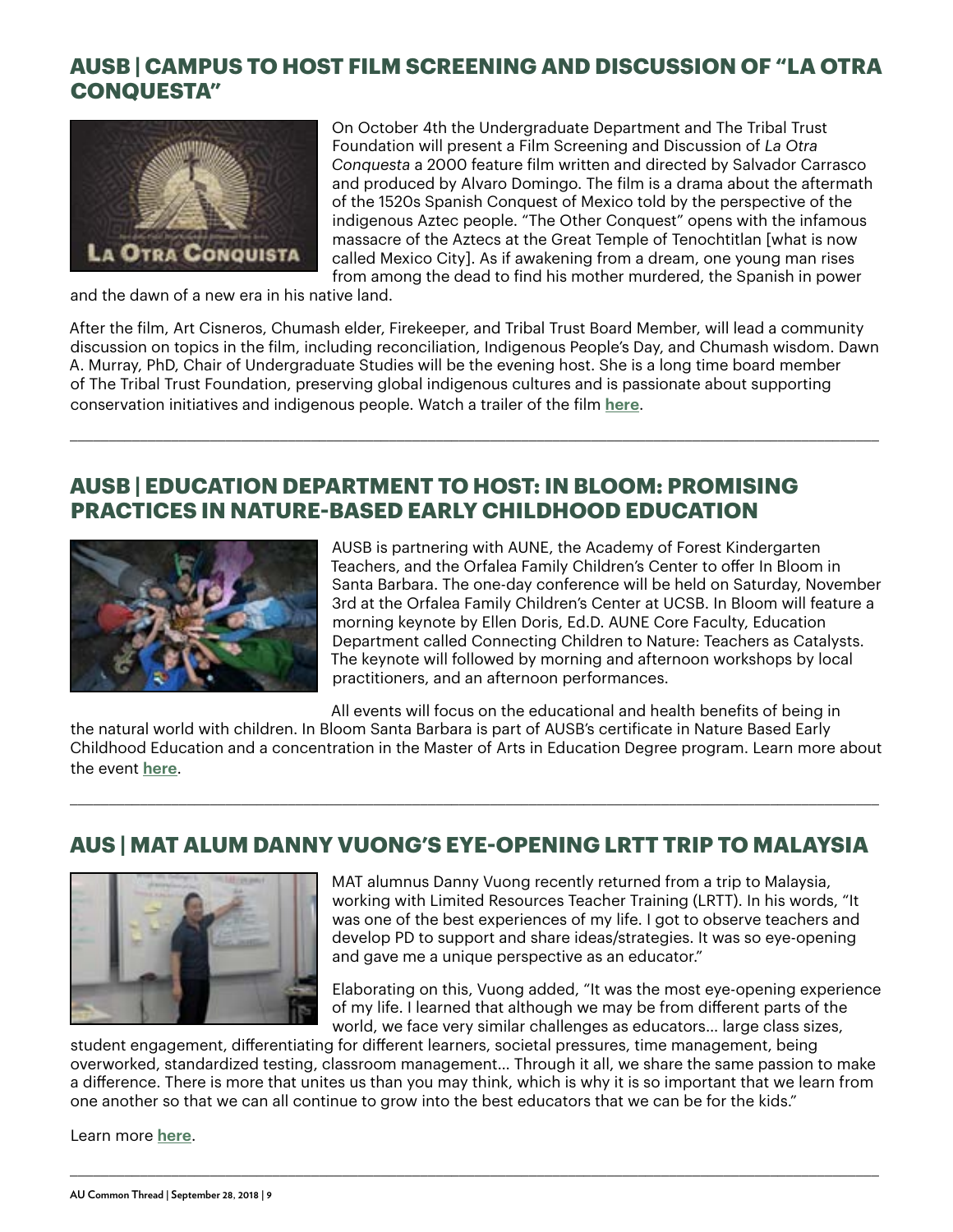#### **AULA | A MOMENT OF INSPIRATION: A COMPLIMENTARY WRITING WORKSHOP**



*Inspiration2publication* is offering a taste of its writing classes with a complimentary LIVE via Zoom, one-hour creative writing workshop hosted by instructor and team member, Kate Maruyama on Saturday, September 29, 2018 at 10:00 am PDT (1:00 pm EDT).

*Inspiration2publication* launched in 2014 as a resource for Antioch's MFA Creative Writing students to gain teaching experience. With *Inspiration2publication*, any human who wants to write, and who has access to a computer can take our classes at any time of day from anywhere in the world. *Inspiration2publication* classes offer a wide range

of writing experiences and can serve anyone from raw beginners to published authors. Students can take generative classes in poetry, fiction, nonfiction, learn to polish their work like a pro in classes on revision, create tension in their pages and, once they have their material, they have access to classes in how to get their work out there to publications, or to query agents. Writers at every level can sign up for expert advice and notes on their work from our wide variety of published writing coaches. The team of coaches are well versed in poetry, short stories, novels, essays, articles, memoir, and in academic writing.

\_\_\_\_\_\_\_\_\_\_\_\_\_\_\_\_\_\_\_\_\_\_\_\_\_\_\_\_\_\_\_\_\_\_\_\_\_\_\_\_\_\_\_\_\_\_\_\_\_\_\_\_\_\_\_\_\_\_\_\_\_\_\_\_\_\_\_\_\_\_\_\_\_\_\_\_\_\_\_\_\_\_\_\_\_\_\_\_\_\_\_\_\_\_\_\_\_\_\_\_\_\_\_\_

Register for the free class (space is limited, so register soon) **[here](https://www.antioch.edu/los-angeles/resources/community-resources/inspiration2publication/)**.

Read the full article **[here](https://www.antioch.edu/los-angeles/2018/09/14/a-moment-of-inspiration-a-complimentary-writing-workshop/)**.

### **AUNE | FACULTY EMERITUS RELEASES SECOND EDITION OF BOOK**



Susan Loman, AUNE Faculty Emeritus in the Applied Psychology department, and two co-authors have recently released a new second edition of their book, The Meaning of Movement. The book serves as a guide to instruction in the Kestenberg Movement Profile (KMP). The updated volume "interweaves current developmental science, cultural perspectives, and KMP-derived theory and methods for research and techniques for clinical practice."

The publisher has made the book available online for one month, for viewing only. Click **[here](https://rdcu.be/4fpH)** to view The Meaning of Movement.

#### **GLSC | PROFESSOR CELEBRATES THREE DECADES AFTER FIRST PUBLICATION**



**GRADUATE SCHOOL OF** LEADERSHIP AND CHANGE

GSLC Professor of Critical Race, Gender, and Leadership Studies, Dr. Philomena Essed delivered the keynote speech at the inaugural event of the Centre for Minorities Research at the highly acclaimed St. Andrews University in Scotland, the United Kingdom. Additionally, the Black Archives Institute in Amsterdam organized an event with Dr. Essed in recognition of her latest book. Thirty-three years after the original Dutch version, Dr. Essed's very first book *Alledaags Racisme* (1984), which was translated and published in English as *Everyday Racism: Reports from Women of Two Cultures* (Hunter House, 1990) has been republished.

Considered still very timely in the Netherlands, the current edition (in Dutch) includes a new introduction and an additional chapter to bridge the gap between then and now.

\_\_\_\_\_\_\_\_\_\_\_\_\_\_\_\_\_\_\_\_\_\_\_\_\_\_\_\_\_\_\_\_\_\_\_\_\_\_\_\_\_\_\_\_\_\_\_\_\_\_\_\_\_\_\_\_\_\_\_\_\_\_\_\_\_\_\_\_\_\_\_\_\_\_\_\_\_\_\_\_\_\_\_\_\_\_\_\_\_\_\_\_\_\_\_\_\_\_\_\_\_\_\_\_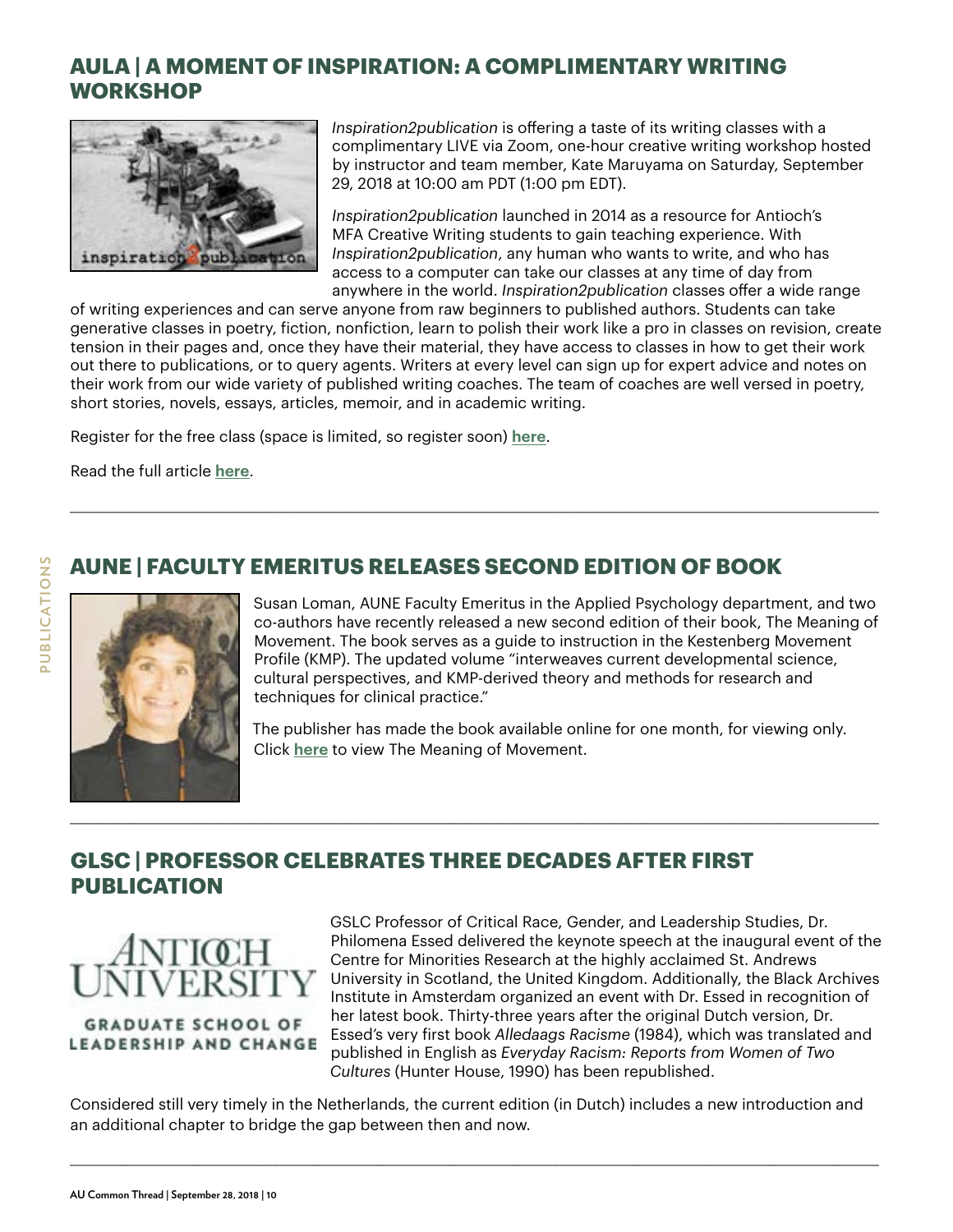#### **AUS | PSYD FACULTY AND CHAIR DR. BERGKAMP & PSYD STUDENT KELLE AGASSIZ'S RECENTLY PUBLISHED EXPERT OPINION**



AUS PsyD Faculty & Chair Dr. Jude Bergkamp and AUS PsyD student Kelle Agassiz were recently published in the September 2018 edition of the newsletter of the American Psychological Association's Division 41, the American Psychology-Law Society (AP-LS). Specifically, Dr. Bergkamp and Agassiz co-wrote an article featured in this newsletter's "Expert Opinion" column, titled *Cultural Competency in Forensic Practice*.

In the conclusion to the article, Dr. Bergkamp and Agassiz advocate for

cultural sensitivity, writing: "Our division is encouraged to work together to construct clear, pragmatic, and defensible guidelines that incorporate culturally competency into specific areas of our practice, ranging from pre-trial evaluations, risk-assessment, and custody/parenting evaluations just to name a few. Further, more research in this area is needed to support clinicians in this effort. Finally, our field may need to examine whether there are any inherent philosophical conflicts between the demands and realities of forensic practice in light of the APA's new aspirational guidelines."

\_\_\_\_\_\_\_\_\_\_\_\_\_\_\_\_\_\_\_\_\_\_\_\_\_\_\_\_\_\_\_\_\_\_\_\_\_\_\_\_\_\_\_\_\_\_\_\_\_\_\_\_\_\_\_\_\_\_\_\_\_\_\_\_\_\_\_\_\_\_\_\_\_\_\_\_\_\_\_\_\_\_\_\_\_\_\_\_\_\_\_\_\_\_\_\_\_\_\_\_\_\_\_\_

For the full article, read **[here](http://ap-ls.wildapricot.org/resources/EmailTemplates/2018_09%20September%20AP-LS%20Newsletter/ExpertOpinion9_18.pdf)**.

#### **AUNE | ALUMNA/FACULTY MEMBER PUBLISHES RESEARCH ARTICLE IN ELSEVIER JOURNAL OF ENERGY RESEARCH AND SOCIAL SCIENCE**



AUNE Alumna and faculty member, Abigail Abrash Walton ('16, PhDLC), recently published a research article in the Elsevier Journal of Energy Research and Social Science. Based in her doctoral research while at AU, the article focuses on the need for global institutional leaders to divest from fossil fuels.

Entitled, "Positive Deviance and Behavior Change: A Research Methods Approach for Understanding Fossil Fuel Divestment," Walton's article maps out the emergence of climate change in the Anthropocene Epoch and how the predominant contributor to this environmental disaster has been combustion of fossil fuels by humans. Click **[here](https://www.antioch.edu/new-england/2018/09/19/aune-alumna-faculty-member-publishes-research-article-in-elsevier-journal-of-energy-research-and-social-science/)** to learn more and for a link to the full article.

# **AUNE | EDUCATION FACULTY AUTHORS FOREST DAYS HANDBOOK**

\_\_\_\_\_\_\_\_\_\_\_\_\_\_\_\_\_\_\_\_\_\_\_\_\_\_\_\_\_\_\_\_\_\_\_\_\_\_\_\_\_\_\_\_\_\_\_\_\_\_\_\_\_\_\_\_\_\_\_\_\_\_\_\_\_\_\_\_\_\_\_\_\_\_\_\_\_\_\_\_\_\_\_\_\_\_\_\_\_\_\_\_\_\_\_\_\_\_\_\_\_\_\_\_



Written by AUNE Education faculty, Eliza Minnucci, with Meghan Teachout, The Forest Days Handbook: Program Design for School Days Outside answers questions about what a kindergarten Forest Day might look like, and how to build routines, choose pace, and more. The book includes an appendix of case studies commissioned by AUNE describing three public kindergarten Forest Day programs.

With a foreword by David Sobel, this book "gives a passionate teacher the confidence to step beyond the schoolyard."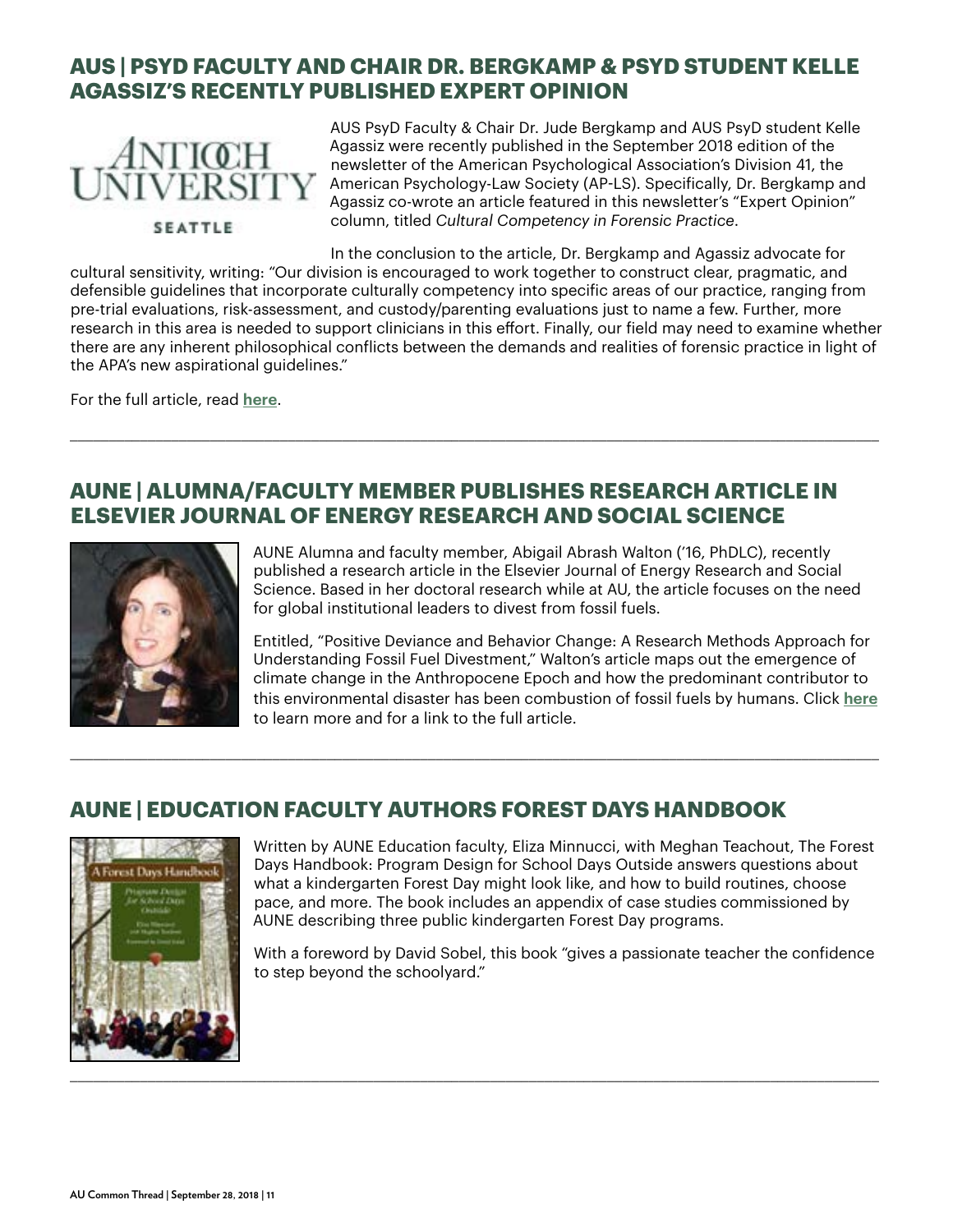#### **AUNE | FACULTY CO-AUTHORED ARTICLE IN NEWSLETTER**



Summer Allen, PhD, LPC, Assistant Professor in AUNE's Clinical Mental Health Counseling program, co-authored an article that was published in the Southern Association of Counselor Education and Supervision (SACES) Summer 2018 newsletter. The article is titled "Counselors-In-Training and Recent Counseling Graduates:The Power of a Peer-Based Community."

Read the article on pages 15-16 **[here](http://www.saces.org/resources/Documents/newsletter_summer_2018.pdf)**.

### **AU | NEW EMERGENCY NOTIFICATION SYSTEM**

# ANTIŒH<br>NIVERSITY

We are pleased to announce that Antioch is in the final stages of implementing a new emergency notifications system (ENS) for the purposes of issuing timely warnings if and when the need arises. A task force is working to implement the new emergency notification system for Antioch University, with the goal of launching the system in early October.

The issuing of emergency notifications and timely warnings is required of all colleges and universities participating in federal financial aid programs, as stipulated by the Clery Act. Currently, Antioch University complies with the Clery Act by issuing emergency notifications and timely warnings using university email. Recognizing that some people do not check their email regularly, the University's Facilities, Safety, and Security (FSS) URG recommended a solution that would enable multi-modal emergency messaging in the event of an emergency situation at any of the Antioch University campuses.

\_\_\_\_\_\_\_\_\_\_\_\_\_\_\_\_\_\_\_\_\_\_\_\_\_\_\_\_\_\_\_\_\_\_\_\_\_\_\_\_\_\_\_\_\_\_\_\_\_\_\_\_\_\_\_\_\_\_\_\_\_\_\_\_\_\_\_\_\_\_\_\_\_\_\_\_\_\_\_\_\_\_\_\_\_\_\_\_\_\_\_\_\_\_\_\_\_\_\_\_\_\_\_\_

Over the next two weeks, the task force will be conducting testing of the system. Please know that, until an official launch of the system is announced, you will receive test messages via email, phone, and text. Any ENS messages or alerts that you receive via the new notification system, prior to the official launch, will be for testing purposes only. Any test messages shall be identified as such.

In the event of a real emergency or warning during this ENS testing period, notification will go out in accordance with Antioch's existing procedures, and will be sent to your @antioch.edu email account. Actual emergency notifications will not be marked as a test. AU remains committed to engaging in best practices to ensure the safety of our community and the implementation of the new ENS will help us continue to improve on that effort.

\_\_\_\_\_\_\_\_\_\_\_\_\_\_\_\_\_\_\_\_\_\_\_\_\_\_\_\_\_\_\_\_\_\_\_\_\_\_\_\_\_\_\_\_\_\_\_\_\_\_\_\_\_\_\_\_\_\_\_\_\_\_\_\_\_\_\_\_\_\_\_\_\_\_\_\_\_\_\_\_\_\_\_\_\_\_\_\_\_\_\_\_\_\_\_\_\_\_\_\_\_\_\_\_

#### **AU | ADMISSIONS CRM UPDATE – MILESTONES**



Congratulations to the CRM team for the launch of Targetx, our new admissions recruitment management platform. The AUO team has been using the system since April 16, all other campuses started June 5. The admissions and CRM teams have been tremendous collaborators in continuously improving the system to maximize its effectiveness. So far we've made significant progress using Targetx to more effectively track leads, manage event registrations, follow up on missing documents

(continued)

for applications and identify new students not yet registered. Our work continues to improve the communication flow in the student journey, maximize our lead cultivation process and use the lead flow data to inform marketing campaign decisions.